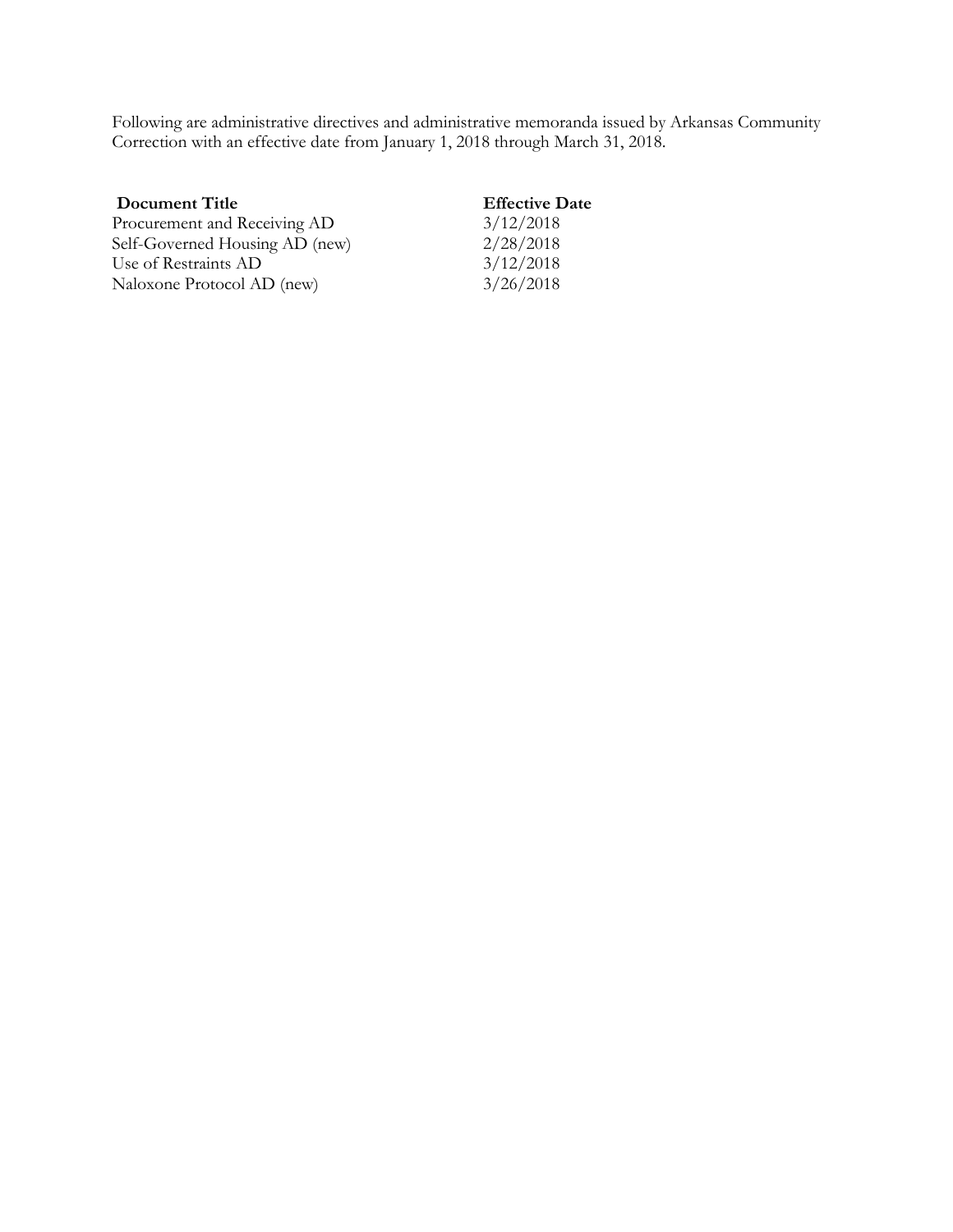**Arkansas Community Correction** 



# **Arkansas Community Correction**

Two Union National Plaza Building 105 West Capitol, 3rd Floor Little Rock, AR 72201-5731 501-682-9510 (office) 501-682-9513 (fax)

## **ADMINISTRATIVE DIRECTIVE: 18-08-07 PROCUREMENT AND DISPOSITION ACTIVITIES Procurement and Receiving**

**TO: DEPARTMENT OFArkansas Community Correction Employees**

**FROM: G. DAVID GUNTHARPSheila Sharp, Director**

**SUPERSEDES: AD 00-04 PAGE 118-03**

**APPROVED: Signature on File EFFECTIVE: April 30, 2008March 16, 2018**

- **I. APPLICABILITY.** This policy applies to **Department of Arkansas Community Correction** (DCCACC) employees involved in procurement and disposition ofreceiving commodities and services.
- **II. POLICY.** It is **DCC**ACC policy to process documents for procurement and disposition ofreceiving commodities and services in compliance with applicable state and federal laws and **procedures and** Board of Corrections (Board) guidelines. Direction regarding procurement and **disposition**receiving activities requiring prior Board approval is contained in this administrative directive.

## **III. DEFINITIONS.**

- **A. Disposition.** Disposal, sale, or transfer of surplus or unserviceable commodities.
- **B.** Emergency Procurement. Acquisition of commodities or services costing \$10,000 or **more**, which, if not immediately initiated, will endanger human life or health, state and/or federal property, or the functional ability of a state and/or federal agency.
- **CB. Procurement.** Purchasing, buying, renting, leasing, contracting, or otherwise obtaining commodities or services.

*Arkansas Community Correction AD 18-08 Procurement and Receiving Page 1*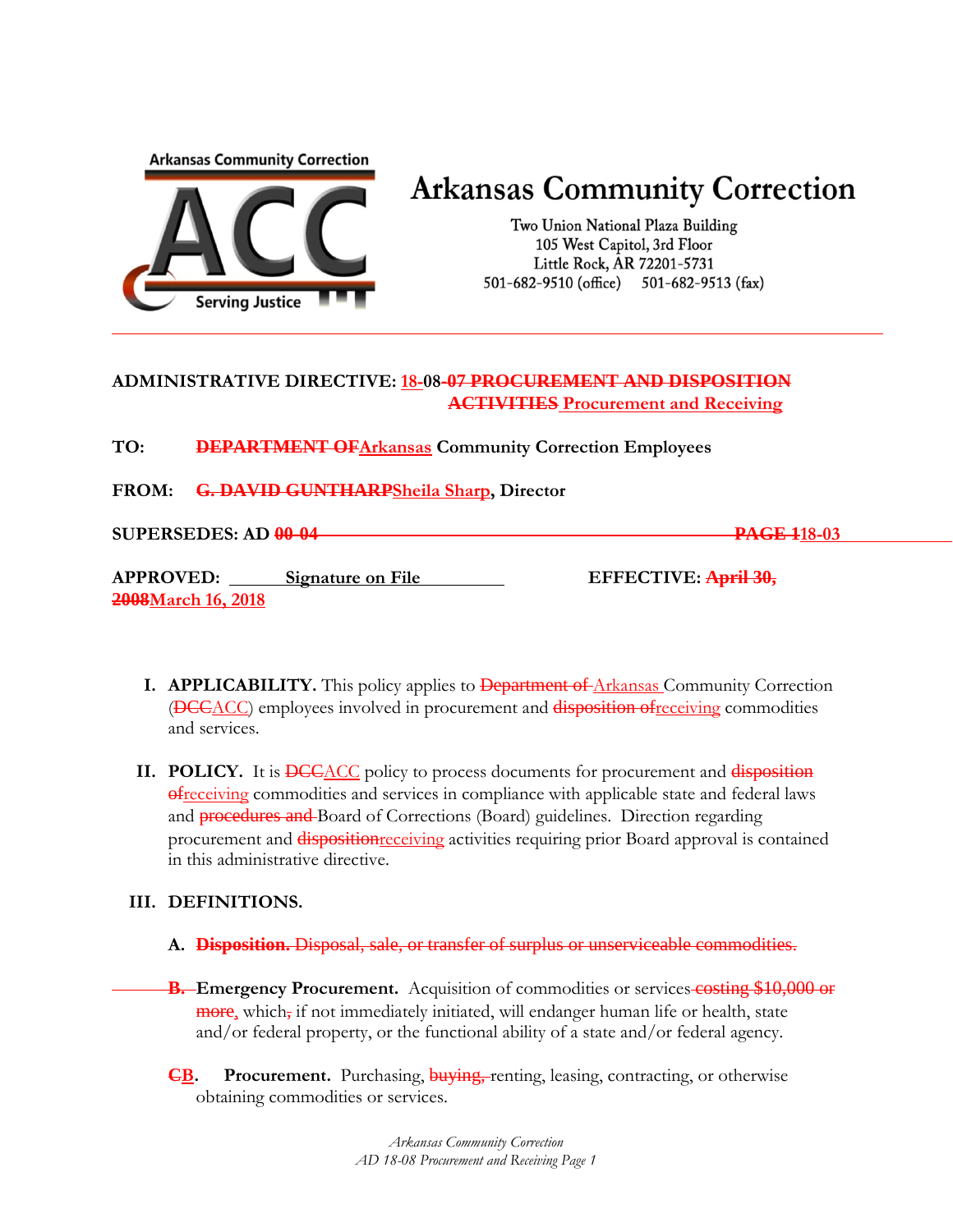**DC.** Sole Source Procurement. Acquisition of commodities or services which, that by virtue of specifications, is are available only from a single source.

## **IV. GUIDELINES.**

- **A. Procurement Purchasing of Commodities and Services.**
	- 1. Procedures for procurement and disposition receiving of commodities and services shall beare governed by applicable state and federal laws and procedurespolicies of agencies with authority to administer these activities. Such authority, as may be appropriate, shall be included in the Standard Operating Procedures for Purchasing and made available to employees involved in resource management or procurement activities.
	- 2. Procurement actions within approved operating budgets, which are not identified as being subject to other authorizations, may be approved by the Chief Deputy Director, the Deputy Directors and the Assistant Directors.
	- 3. Resident Services Cash Fund. Procurement from the Resident Services Cash Fund of merchandise for resale and food items may be procured by the Center Supervisor. Other procurement actions from the Resident Services Cash Fund **require** from the Resident Services Cash Fund requires the following approvals:
		- a. Purchases costing \$1,000 or less require prior approval of the applicable Center Supervisor and the Purchasing Manager.
		- b. Purchases costing more than \$1,000 but less than \$10,000 require further approval of the Chief Deputy Director or appropriate deputy director-and the DCCDeputy Director (Director).of Residential Services.
		- eb. Purchases of \$10,000 or more also require approval of the Director and Board.
	- 4. Emergency procurements shallmust be approved by the Director or, in his/her absence, the Chief Deputy Director or  $\alpha$  Deputy Director in collaboration with the Deputy Director of Administrative Services.
	- 5. Sole source purchase of equipment requires approval of the Director. Sole source purchase of equipment exceeding \$50,000 also requires approval of the Board.
	- 6. Procurement of capital equipment items from all fund sources requires the Director's approval; however, the Director may delegate approval authority to the Chief Deputy Director or the appropriate Deputy or Assistant Director for procurement of specific capital equipment items and/or for specific dollar amounts.
	- 7. Procurement of commodities and services required for authorized construction/ renovation projects shall must be approved by the Chief Deputy Director, and the Deputy or Assistant Director designated by the Director to oversee each project.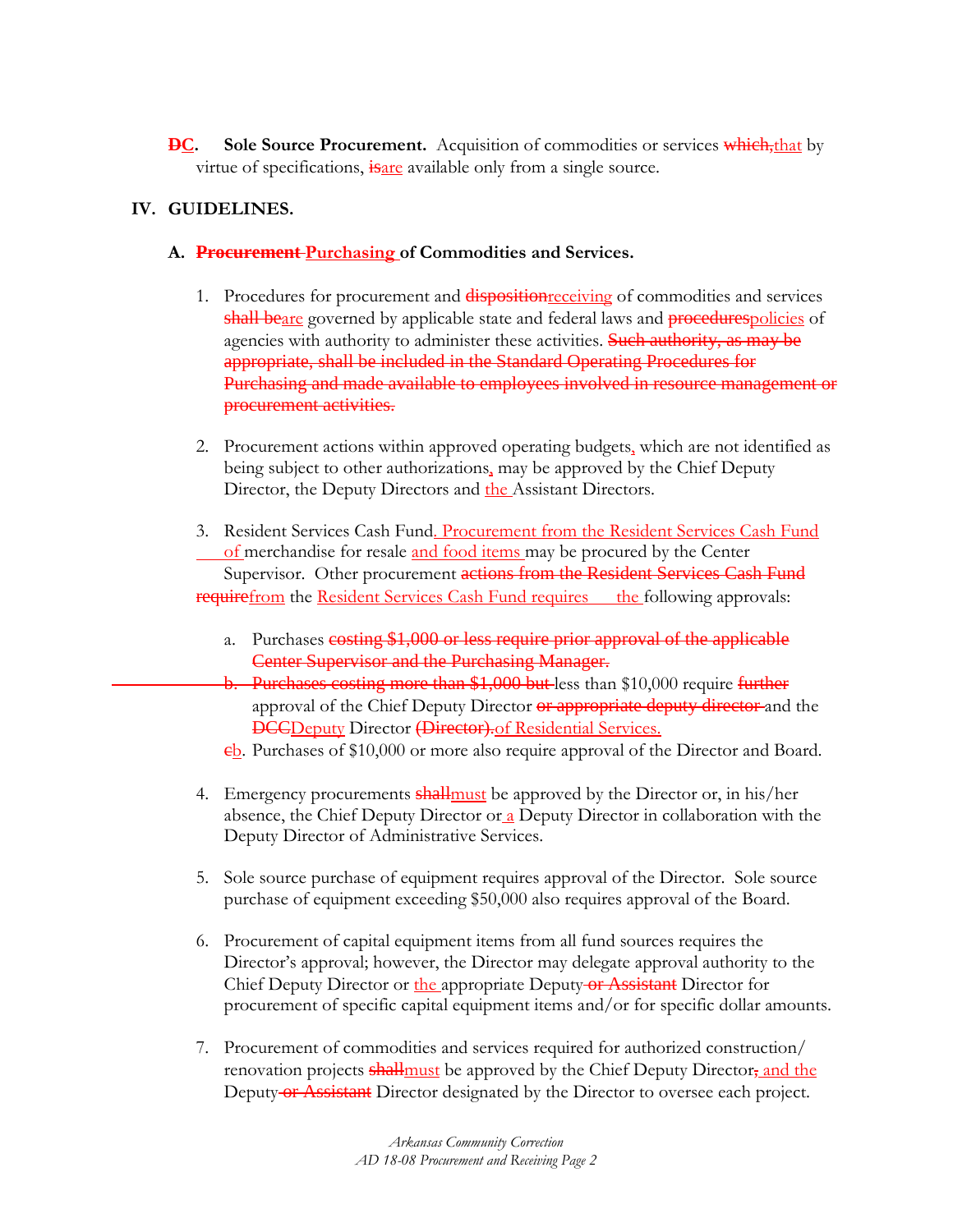**B. Receiving Notification.** Each Area Manager, Center Supervisor, and Central Office Departmental Manager should delegate the responsibility of receiving to one person and along with a back-up person. Receiving reports must be submitted to the Procurement Office within 48 hours of receiving item(s) or services, and submitted reports should be made on actual material received, not on shipping tickets or purchase orders.

**C. Disposition of Commodities.** Sale or disposition of buildings and land and sales contracts exceeding \$50,000 require Director and Board approval. Demolition of any building requires the Director and Board approvals regardless of the building's value.

## **C. D. New and Renewal and New Leases.**

- 1. Lease of office and storage space requires approval of the Director<sub> $\frac{1}{24}$ </sub> however, if a new lease/purchase agreement will exceed \$50,000 or an existing lease agreement will increase by more than 5% per year, Board approval is also required.
- 2. Lease of office space resulting in relocation requires the Director and Board approvals.
- 3. Lease of equipment over  $\frac{$210,000}{2}$  per year requires the Director's approval.
- 4. Lease of land or buildings to house offenders require approval of the requires Director and the Board approvals.
- **DE. Procurement of Land, Buildings, Construction and/or Renovation Projects.** Procurement of land, buildings, construction and/or renovation projects require the following approvals:
	- 1. Procurement of land, buildings, construction and/or renovation underless than \$50,000 require requires approval of the Director.
	- 2. Procurement of land, buildings, construction and/or renovation projects at or exceeding \$50,000 require **both** Director and Board approvals
- **EF. Contracts. Administered by ACC.** The list below reflects the approvals required for contracts. Amendments whichthat adjust the amount of fees, the percentages of the total amounts to be paid, or the scope of services or that increase the cost per offender per day contract bid rate previously approved require the same approvals requiredas initially **required**.
	- 1. Professional and/or Consultant Services. require the Director's approval. Contracts of \$50,000 or more also require Board approval.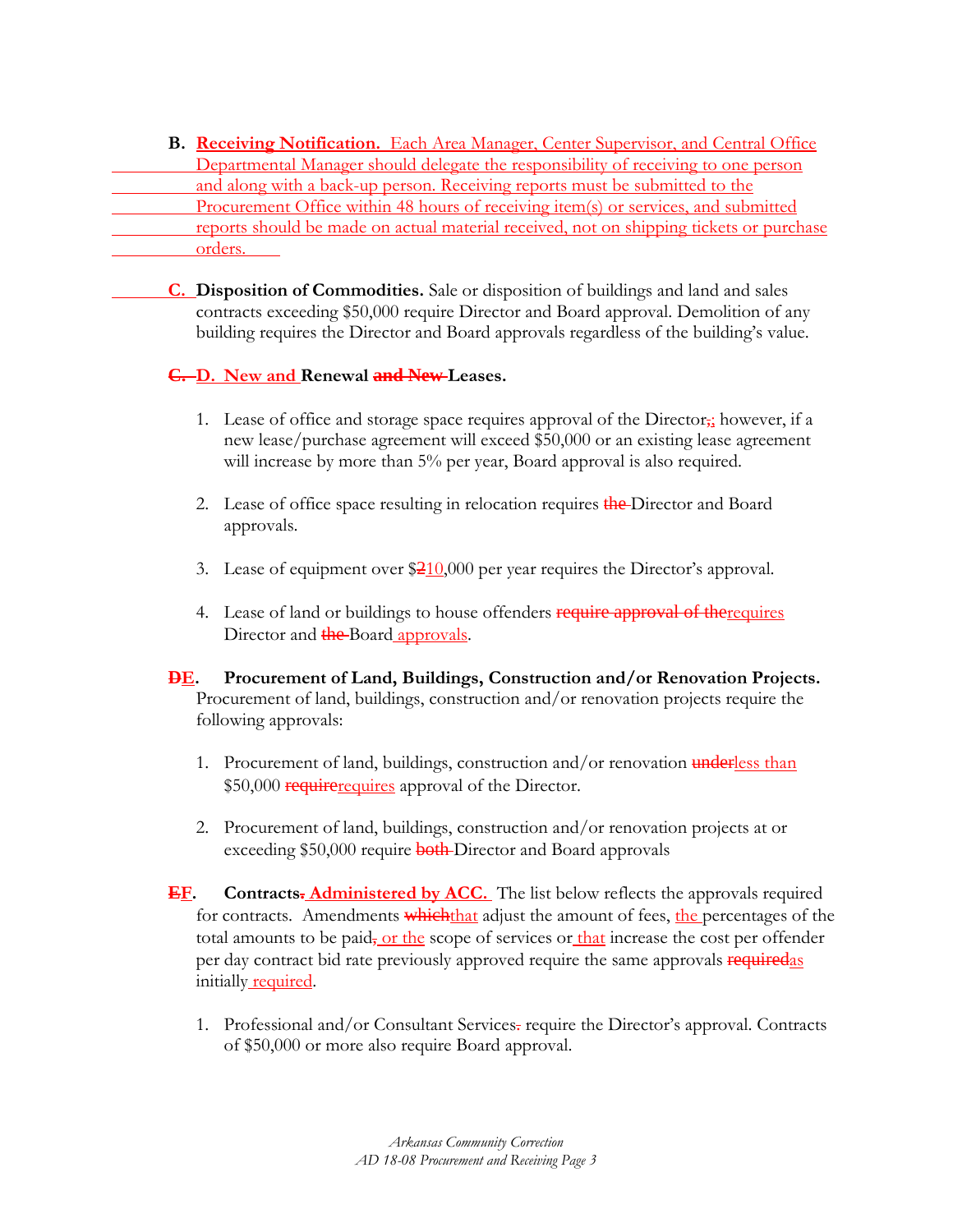- 2. Architectural and/or engineering services for new construction and renovations. require Board selection and approval. The Board may choose to select and approve contractors by participating on an interview committee or based upon the Director's recommendation.
- 3. Medical Services require Board selection and approval<sub>7</sub>. In addition to the amendments above, any changes in the method of calculation of compensation, and other adjustments to fees to be paid require Board approval.
- 4. Outside legal services for agency representation require Board approval.
- 5. PrisonResidential facility operation services require Board approval. In addition to the amendments above, changes in the method of calculation of compensation, and other adjustments to fees to be paid also require Board approval.
- 6. All contracts require legal review by the **staff attorney** ACC general counsel prior to submission to the approval authority.
- **FG. Emergency Board Approval.** Should an emergency situation necessitate immediate procurement of commodities or services that require Board approval as **outlined herein**, the Director will contact the Board **Assistant** to request a special meeting by telephone for Boardthe Board's consideration and approval.
- **GH. Reports.** The Director **shallwill** provide monthly **Board**-reports to the Board of new and/or renewed contracts of  $$10,000$  or more.
- **V. STANDARDS.** Arkansas Code section 19-11-101; American Correctional Association (ACA) Standards for Adult Community Residential Services, fourth edition, standard 4- ACRS-7D-26.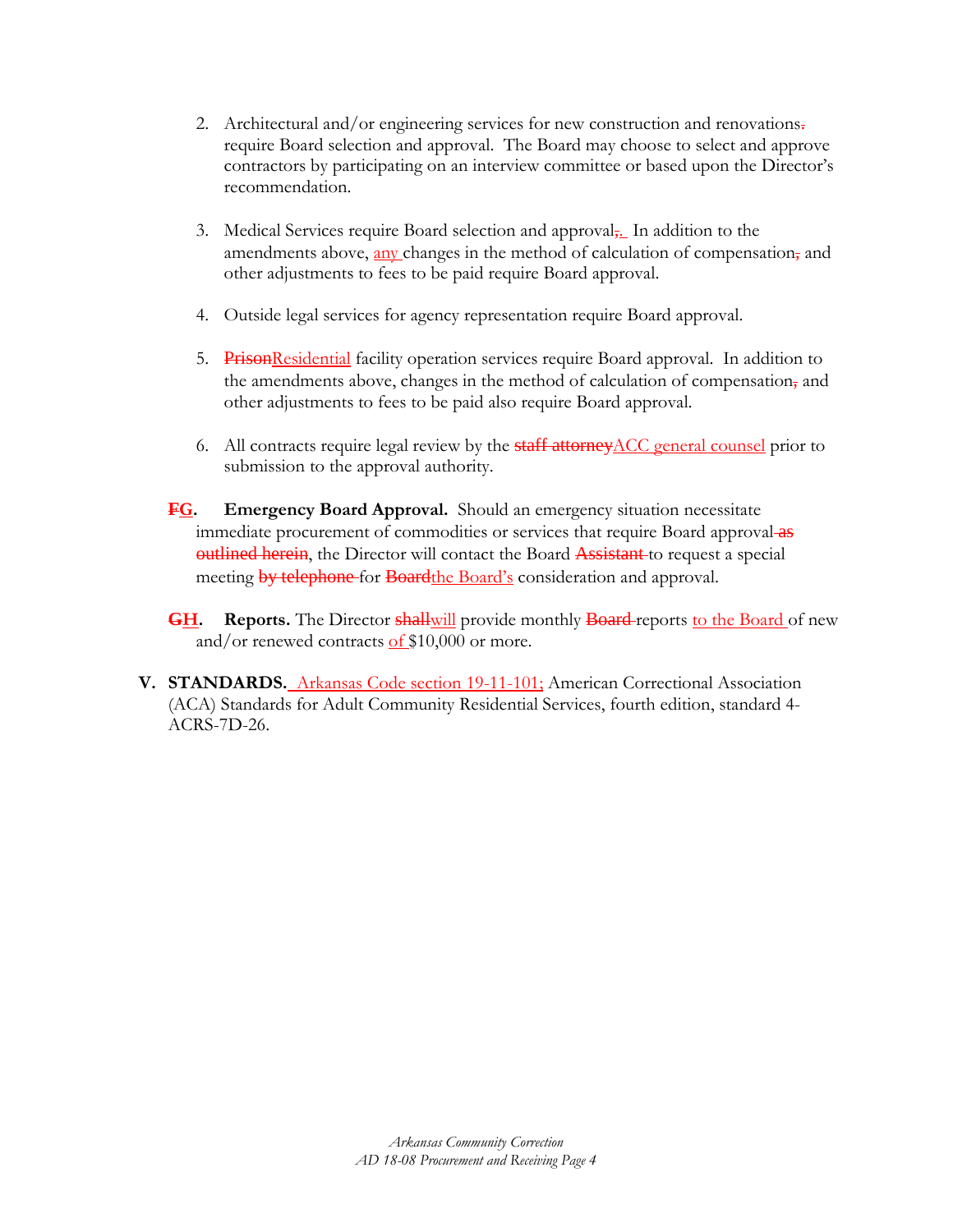

## **Arkansas Community Correction**

Two Union National Plaza Building 105 West Capitol, 3rd Floor Little Rock, AR 72201-5731 501-682-9510 (office) 501-682-9513 (fax)

**ADMINISTRATIVE DIRECTIVE: 17-1218-05 Use of Restraints**

**TO: Arkansas Community Correction Employees**

**FROM: Sheila Sharp, Director**

**SUPERSEDES: AD 00-01 17-12**

**APPROVED: Signature on File EFFECTIVE: March 10, 201712, 2018**

- **I. APPLICABILITY.** Arkansas Community Correction employees.
- **II. POLICY.** Restraints will only be used only when necessary appropriate and by trained employees as prescribed in this directive and in accordance with "Use of Force" policy.  $(4-$ ACRS-6A-03)

#### **III. GUIDANCE.**

**A. Situations when Restraints may be appropriate.** Appropriate circumstances for using restraints include protection of self or others, deterrence from escape, control of significant behavioral problems or for medical reasons at the direction of a physician or psychiatrist. Following are examples of situations where restraints may be appropriate:

#### **III. DEFINITIONS.**

- **A. Restraints.** Security equipment used to restrict movement of offenders to include handcuffs, leg irons, security belts and emergency restraint chairs.
- **B. Offenders.** Persons in custody or under supervision of Arkansas Community

*Arkansas Community Correction Use of Restraints AD 18-05 – Page 1*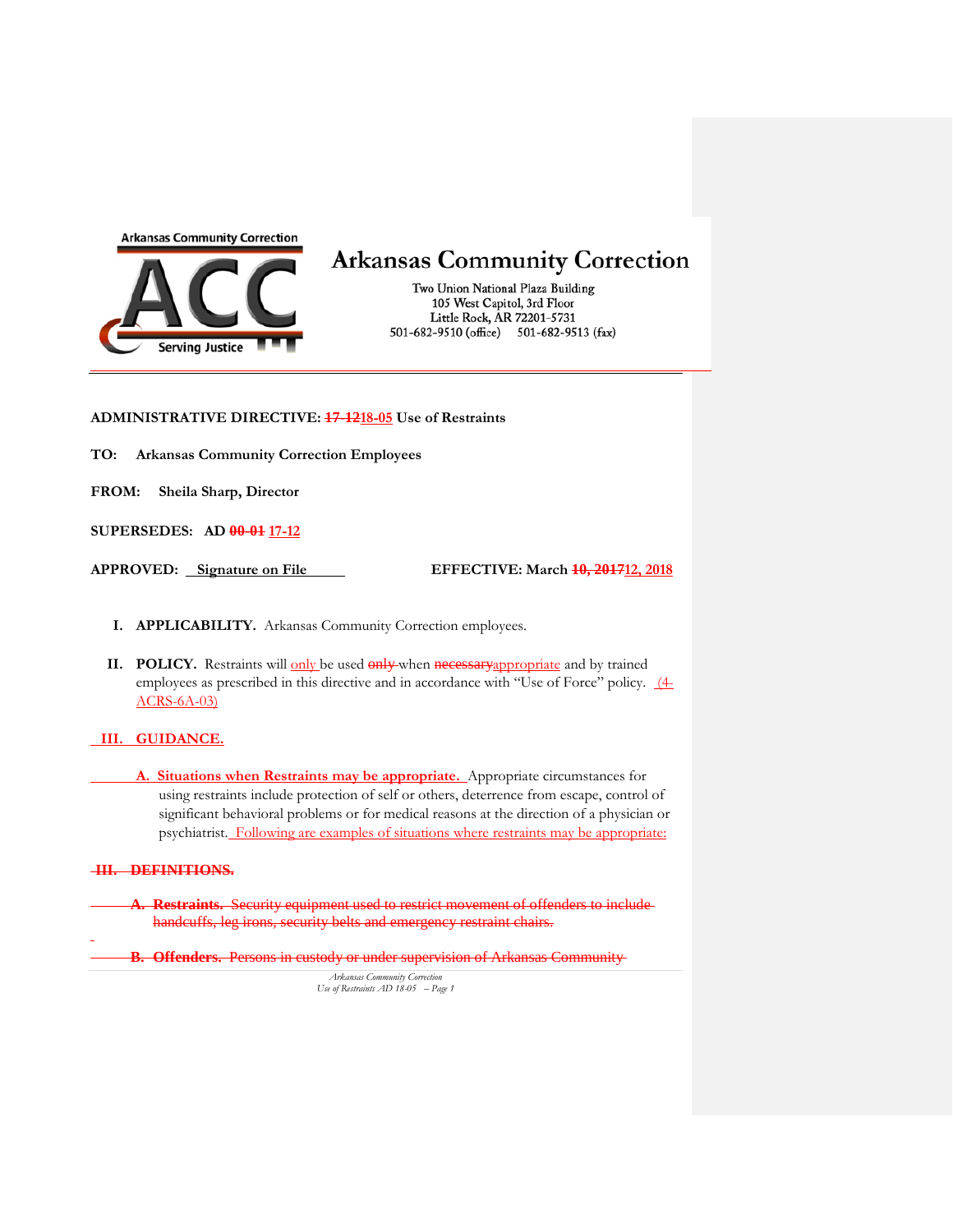#### Correction by order of the courts or Parole Board.

#### **IV. GUIDELINES.**

#### **A. Situations when Restraints may be used.**

- 1. When an offender is being arrested;
- 2. When an offender is being transported. Exceptions may be made when transporting for work crew/detail, work study, sports competitions, medical appointment of residents and other situations specified by Residential Center Supervisors;
- 3. When an offender has threatened violence or shown a propensity for violence or self injury;
- 4. When a judge or the Parole Board requires the offender to wear restraints while in court, at a hearing or otherwise;
- 5. When necessary to protect staff, offenders or others from harm or to deter the possibility of escape; or
- 6. When necessary to render medical or mental health care.

#### **B. Use of Restraint Equipment.**

#### 1. All Offenders.

d

a. Mechanical Restraints should must only be applied only by employees trained to use restraints and in accordance with Policy onthe Use of Force policy.

b<sub>2</sub>. Unless circumstances indicate removal is appropriate, restraints should not be removed until the offender is placed in a secure area or delivered to the receiving authority as specified by the Center Supervisor, Area Manager or court/Parole-Board authority and a receipt is received.

Restraints shall not be placed around the neck of an offender or applied in anyway which inflicts physical pain or restricts blood circulation or breathing.

*Arkansas Community Correction Use of Restraints AD 18-05 – Page 2*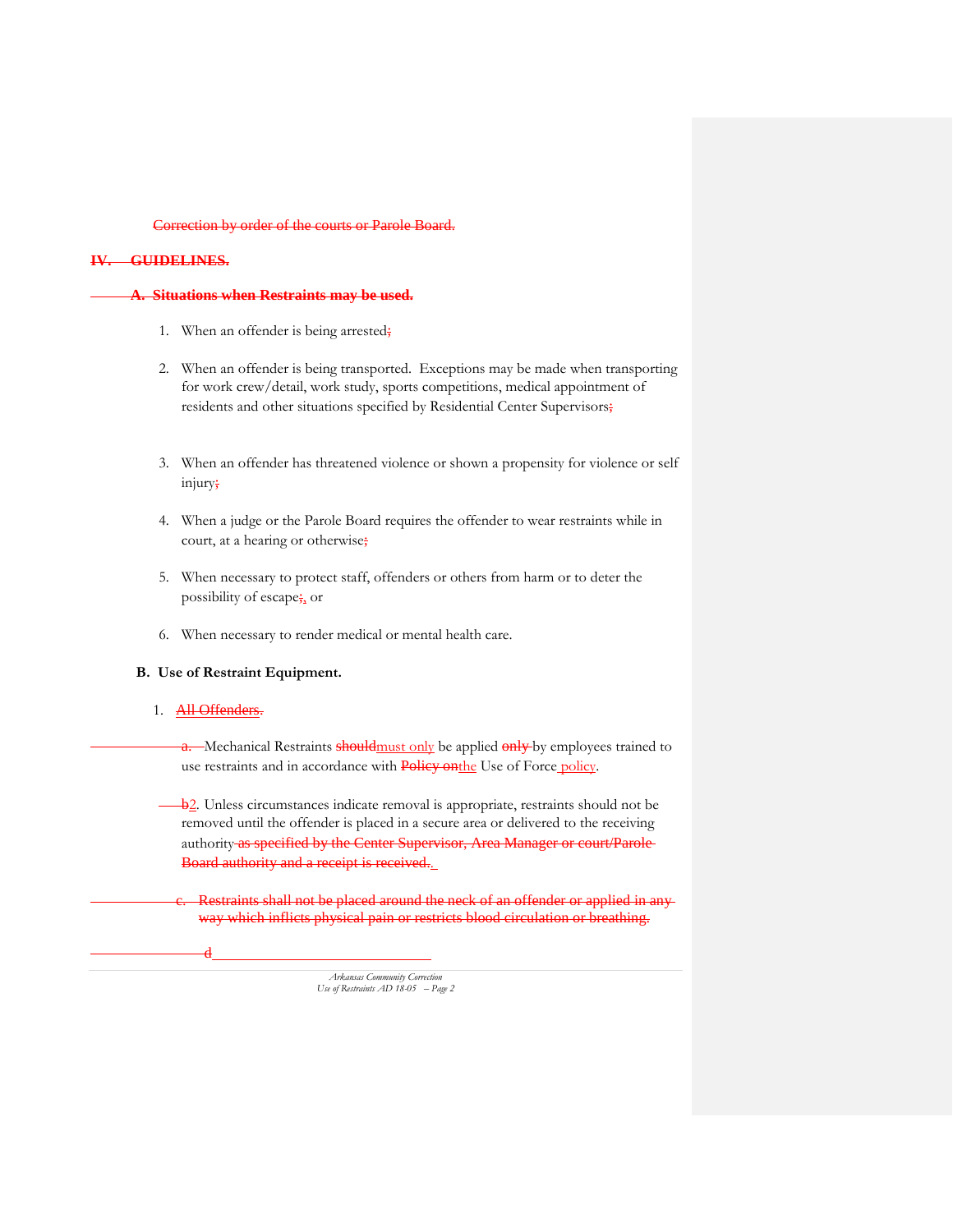Use of restraints in a cell **shall** must be determined by the Center Supervisor in consultation with medical/mental health authority.

e<sub>4</sub>. Restraints **shall** must not be used as punishment and **shall** must not be used longer than necessary.

Residential Center Residents.

Emergency Restraint Chair (ERC). The ERC may be used in residential centers to help control combative, self-destructive or potentially violent residents. Violent behavior may mask dangerous medical conditions; therefore, detained residents must be monitored for and provided with m or mental health treatment when needed. When the ERC is used, the staff son authorizing use of the ERC must notify the Medical Department. Medical personnel will quickly respond to assess the restrained resident's condition. Assessment will be for appropriate circulation and will occur every fifteen (15) minutes until release. Circulation (in areas where straps or restrictive devices inhibit movement), ability to breathe appropriately, skin color, and other medical signs (as appropriate) will be observed and documented in the Medical Record. Only the Center Supervisor or Duty Officer are authorized to approve placement of a resident in the ERC. Residents shall not be restrained in the ERC for more than 2 hours without being allowed to stand and move about under appropriate supervision. Other appropriate restraints (e.g., handcuffs and leg irons) may be used during this time. If the Crisis Intervention Team determines after the two (2) hours that the resident continues to exhibit violent behavior which may result in self injury or harm to others then they may continue restraints and review the decision to allow the resident to stand in conjunction with the fifteen (15)minute checks. The resident will only be re-restrained if necessary to prot the resident or others from potential harm. All Residential security staff will be trained to properly use the ERC and must receive annual refresher training The Senior Residential Supervisor shall ensure proper training of employees and storage and accountability of the ERC.

#### b

5. Pregnant Residents. Reasonable and prudent correctional practices shall must be applied to pregnant residents. The use of security restraint devices, such as handcuffs/shackles, etc., shallmust be in accordance with established policy. At no time shall must any such device be applied to a pregnant resident during the final stages of active labor, while occupying a delivery room, or if such application is

*Arkansas Community Correction Use of Restraints AD 18-05 – Page 3*

3.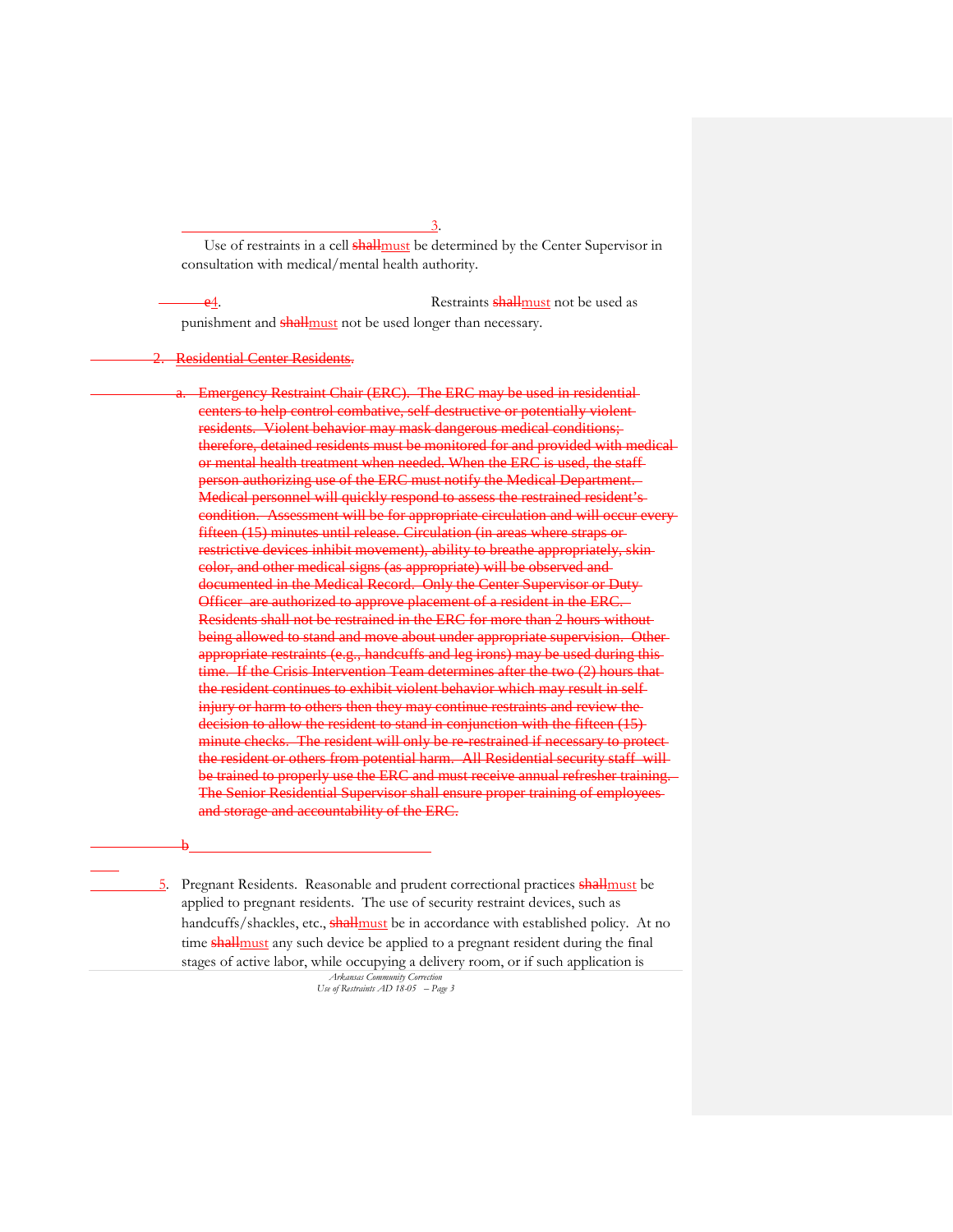determined by a physician to be a health risk to the unborn child or the health status of the resident. In situations where there exists a valid concern as to the appropriate level or degree of security restraint device(s) to be applied to a pregnant resident, the Deputy Director of Residential Services **shall** must be contacted.

6. Use of Restraint Chair. The Restraint Chair must be used as described in the form titled "Checklist for Restraint Chair Use."

#### **C. Transporting or Escorting Restrained Offenders.**

- 1. If restraints are used, employees **shall** must ensure security procedures and safety precautions are followed while escorting or transporting offenders (e.g. appropriate restraints properly applied, isolation from others during arrest, proper wearing of identification and weapons, use of well-maintained vehicle for transport) while escorting or transporting offenders.
- 2. When possible, at least one employee of the same gender as the offender should be present when transporting a restrained offender.
- **D.** Visits 3. To avoid a security breach, restrained offenders are not permitted visits when being transported or escorted.

**V. STANDARDS.** American Correctional Association (ACA) Standards for Adult Community Residential Services, 4<sup>th</sup> Edition 4 ACRS 6A 03 **IV. FORMS.**

AD 18-05 Form 1 Checklist for Restraint Chair Use

*Arkansas Community Correction Use of Restraints AD 18-05 – Page 4*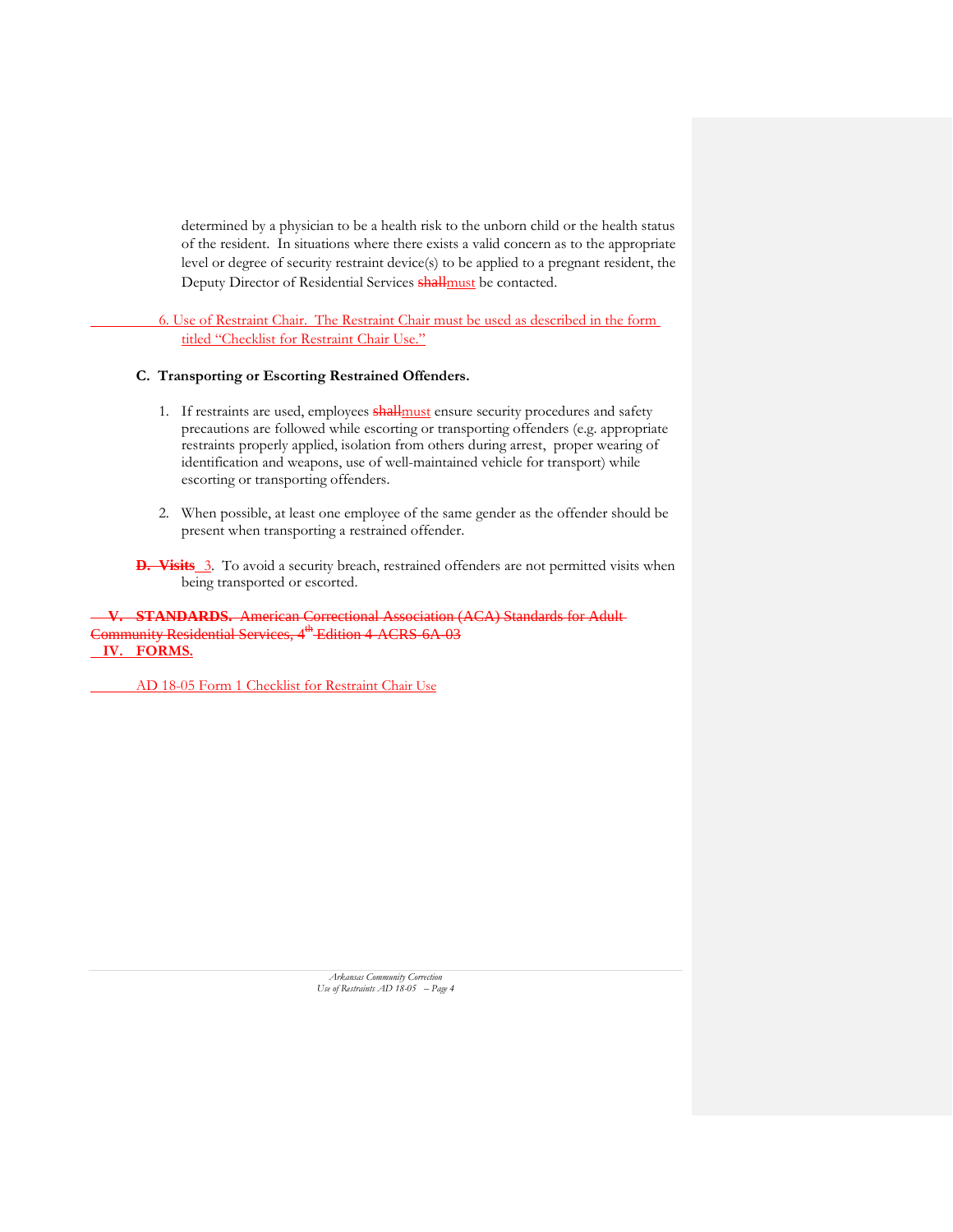#### **Arkansas Community Correction CHECKLIST FOR RESTRAINT CHAIR USE**

**Instructions.** The Restraint Chair must only be used to prevent or intervene in high-risk situations such as to help control combative, self-destructive or potentially violent residents. Violent behavior may mask serious medical conditions; therefore, restrained residents must be monitored and provided with medical and/or mental health treatment when needed.

When use of the Restraint Chair is appropriate this checklist must be followed.

|              | <b>Involved Employee(s):</b>                                                                                                                                                                                                                                                                                                                                                                                                                                                                                                                                |  |
|--------------|-------------------------------------------------------------------------------------------------------------------------------------------------------------------------------------------------------------------------------------------------------------------------------------------------------------------------------------------------------------------------------------------------------------------------------------------------------------------------------------------------------------------------------------------------------------|--|
| $\mathbf{1}$ | Call for assistance when necessary                                                                                                                                                                                                                                                                                                                                                                                                                                                                                                                          |  |
| 2            | When possible, before using the Restraint Chair get approval from the Center Supervisor or<br>Assistant Center Supervisor                                                                                                                                                                                                                                                                                                                                                                                                                                   |  |
| 3            | Before using the Restraint Chair, inform medical of the intent to use the Restraint Chair.<br>However, if delay would add to the risk of injury, notify Medical Services as soon as the<br>resident/scene is secured                                                                                                                                                                                                                                                                                                                                        |  |
| 4            | The resident will be placed in the Restraint Chair by staff, at least one of whom has been<br>trained in Restraint Chair use                                                                                                                                                                                                                                                                                                                                                                                                                                |  |
| 5            | Ensure aid is given to any injured person                                                                                                                                                                                                                                                                                                                                                                                                                                                                                                                   |  |
| 6            | Have a person who is trained in Restraint Chair use - who is NOT the person who applied the<br>restraints - check each restraint to ensure the restraints are sufficiently tight for safety, but do<br>not impair blood circulation                                                                                                                                                                                                                                                                                                                         |  |
| 7            | If not already done, obtain approval from the Center Supervisor or Assistant Center Supervisor                                                                                                                                                                                                                                                                                                                                                                                                                                                              |  |
| 8            | If not already done, inform Medical Services                                                                                                                                                                                                                                                                                                                                                                                                                                                                                                                |  |
| 9            | If not already done, inform the Shift Supervisor                                                                                                                                                                                                                                                                                                                                                                                                                                                                                                            |  |
|              | <b>Employees Standing by:</b>                                                                                                                                                                                                                                                                                                                                                                                                                                                                                                                               |  |
| 10           | If there are employees who are not directly involved in subduing the resident, one of them<br>should get the video camera & record the incident to include placement in the Restraint Chair                                                                                                                                                                                                                                                                                                                                                                 |  |
|              | The Shift Supervisor must:                                                                                                                                                                                                                                                                                                                                                                                                                                                                                                                                  |  |
| 11           | Ensure the above checklist items have been completed                                                                                                                                                                                                                                                                                                                                                                                                                                                                                                        |  |
| 12           | Make a note of the time and assign a staff member who has been trained in Restraint Chair use<br>to begin monitoring the resident                                                                                                                                                                                                                                                                                                                                                                                                                           |  |
| 13           | Ensure the staff person monitoring the resident understands and is following procedures                                                                                                                                                                                                                                                                                                                                                                                                                                                                     |  |
| 14           | Work with the staff person who is monitoring the resident in the Restraint Chair and other staff<br>to ensure procedures are followed. In particular, make a timely decision on when to release the<br>resident from the Restraint Chair                                                                                                                                                                                                                                                                                                                    |  |
| 15           | The Shift Supervisor must ensure an incident report and security log is completed on all uses of<br>the Restraint Chair that includes the following information:<br>Behavior leading to the use of the Restraint Chair<br>Name of person authorizing use of the Restraint Chair<br>$\bullet$<br>Time the resident was placed in the Restraint Chair<br>٠<br>Names of staff involved in securing and managing the resident in the Restraint Chair<br>$\bullet$<br>Description of the resident's behavior and status at fifteen-minute intervals<br>$\bullet$ |  |

#### **Comment [RussC-1]:**  This entire checklist is NEW !

AD 18-05 Form 1